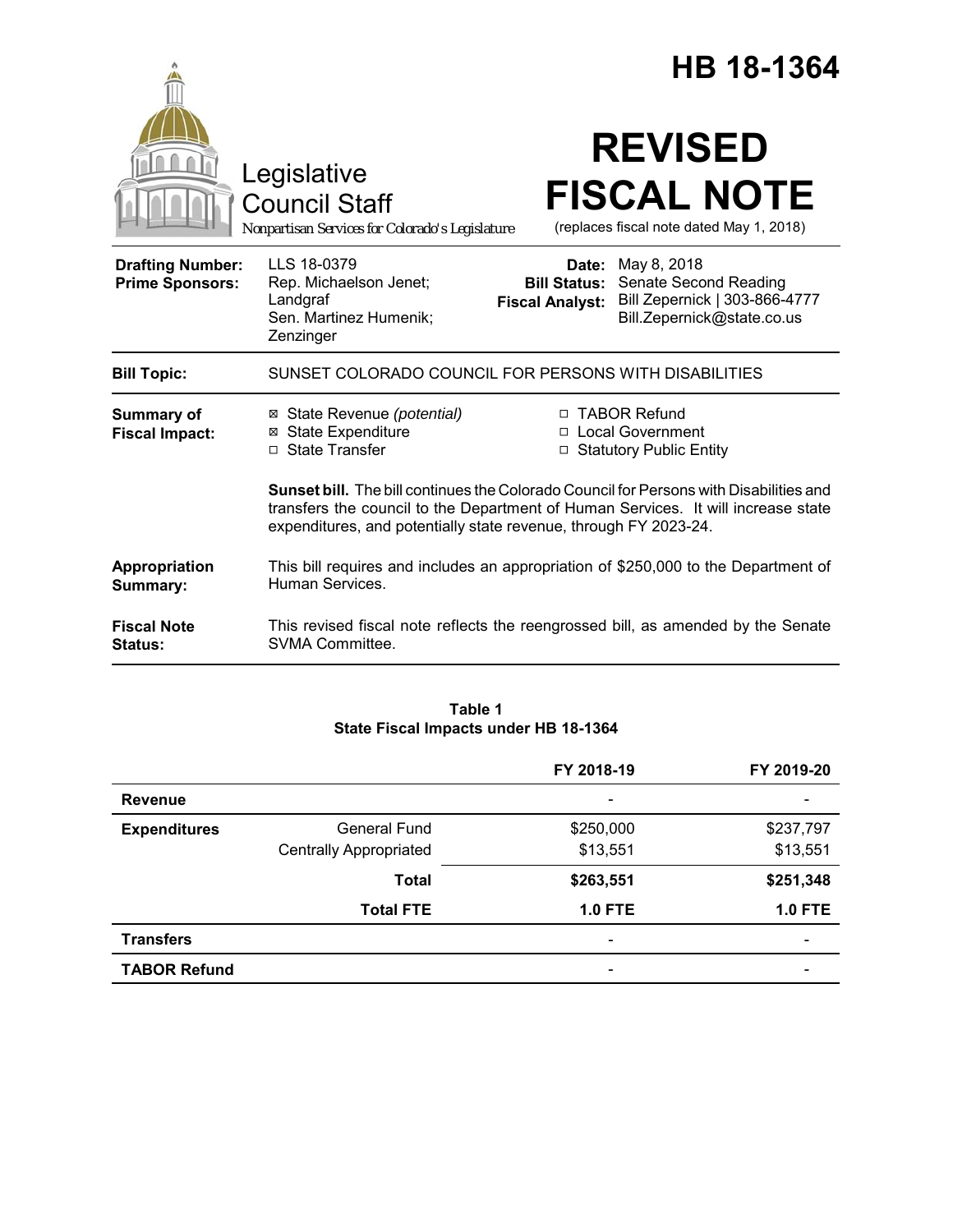May 8, 2018

## **Summary of Legislation**

Under current law, the Colorado Council for Persons with Disabilities (the council) is scheduled to repeal on July 1, 2018. This bill continues the council through September 1, 2023, and makes several changes to the role and function of the council. Among the various changes to the council, the bill:

- relocates the council from the Governor's Office to the Department of Human Services (DHS);
- reduces membership on the council from up to 20 members to 10 members, of which 7 are voting members and 3 are non-voting members;
- specifies the membership criteria and terms, and that the appointing authorities for the council are the Governor (2 voting members) and the executive director of DHS (5 voting members and 3 non-voting members);
- specifies that members serve without compensation but may be reimbursed for actual and necessary expenses;
- requires the council to coordinate with other boards and commissions, monitor the state's implementation of the Americans with Disabilities Act (ADA), and maintain a list of state agency ADA coordinators;
- lists various other duties of the council, including maintaining a website of resources for persons with disabilities, conducting research, acting as an entry point for public grievances concerning disability issues and making referrals to the appropriate resources, and issuing an annual report to the Governor and General Assembly

In addition, the bill creates a process for the DHS to either select a nonprofit organization to perform the duties of the Disabled Parking Education Program or to assign these duties to the council. The bill requires that an interested nonprofit submit an application to operate the education program by September 1, 2019, and that a decision to continue operating the education program with the nonprofit organization or the council be made by December 1, 2019. The DHS may allocate any money appropriated to the disabled parking education program to the nonprofit or the council from the existing Disabled Parking Education and Enforcement Fund. The bill specifies that under no circumstances can a designated nonprofit organization continue operating the education program after July 1, 2020.

### **Background**

The Colorado Council for Persons with Disabilities was created in 2008 and is housed in the Governor's Office. Currently, the Governor may appoint up to 20 members to the council who serve without compensation, but may be reimbursed for actual and necessary expenses. The council has had spending of less than \$5,000 per year for expense reimbursement and other expenses over the last several fiscal years. The fiscal note assumes that no adjustment to the Governor's Office is required if the council is repealed or moved to a different agency.

### **State Revenue**

The bill potentially increases state revenue to the DHS for the council from gifts, grants, and donations. At this time, no source of funding has been identified. Gifts, grants, and donations are exempt from TABOR revenue limits.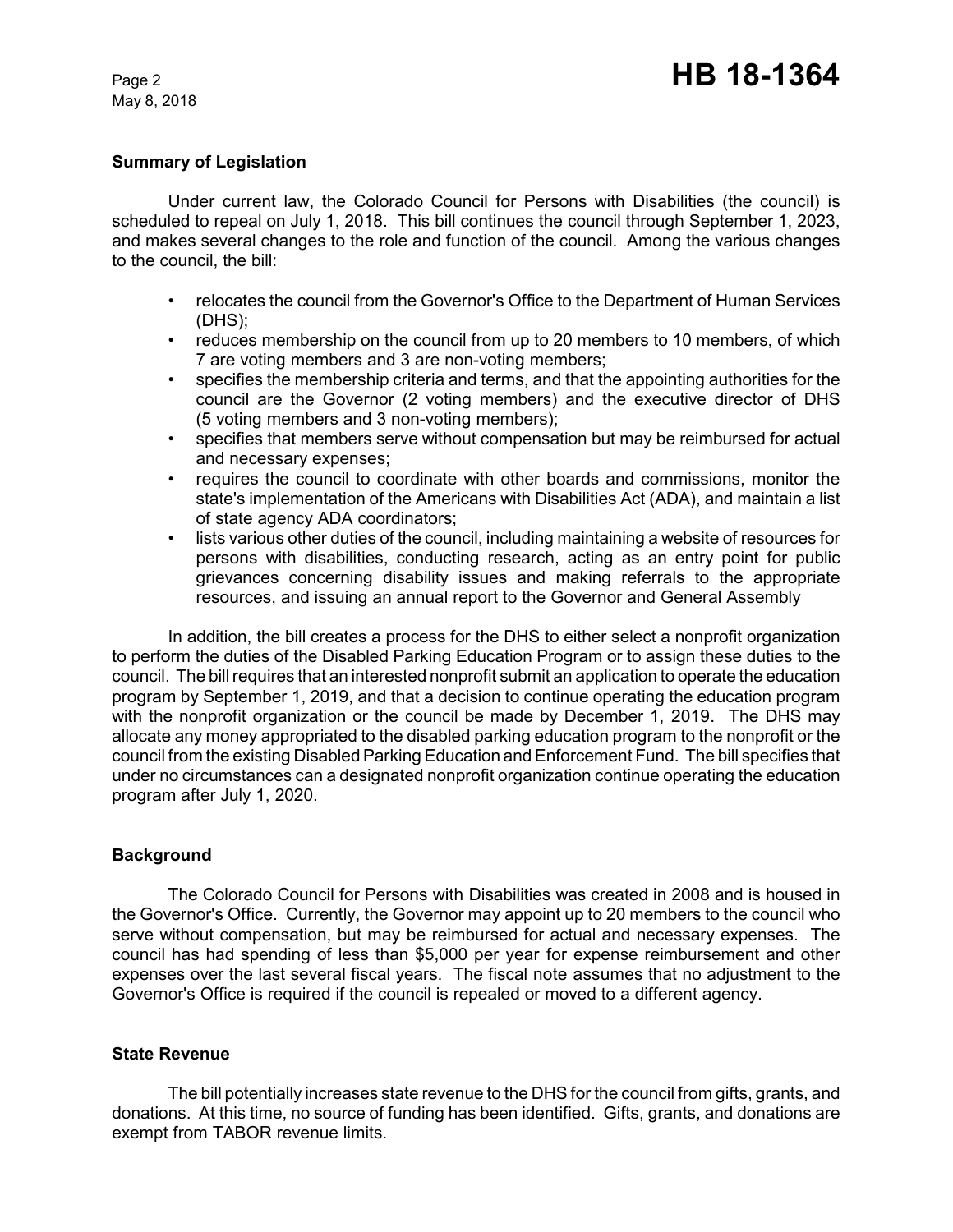## **State Expenditures**

The bill increases costs in the DHS by \$263,551 in FY 2018-19 and \$251,348 in FY 2019-20. Staffing in the DHS is increased by 1.0 FTE per year. Costs for the council, as reconstituted under the bill, are summarized in Table 2 and discussed below.

| <b>Cost Components</b>                               | FY 2018-19 | FY 2019-20     |
|------------------------------------------------------|------------|----------------|
| <b>Department of Human Services</b>                  |            |                |
| <b>Personal Services</b>                             | \$68,500   | \$68,500       |
| <b>Operating Expenses and Capital Outlay Costs</b>   | \$5,653    | \$950          |
| <b>Travel and Reimbursement</b>                      | \$7,900    | \$7,900        |
| Meeting Accommodations for Persons with Disabilities | \$6,000    | \$6,000        |
| Website                                              | \$10,000   | \$2,500        |
| <b>Disabled Parking Education</b>                    | \$151,947  | \$151,947      |
| Centrally Appropriated Costs*                        | \$13,551   | \$13,551       |
| FTE - Personal Services                              | $1.0$ FTE  | $1.0$ FTE      |
| Total                                                | \$263,551  | \$251,348      |
| <b>Total FTE</b>                                     | 1.0 FTE    | <b>1.0 FTE</b> |

#### **Table 2 Expenditures Under HB 18-1364**

 *\* Centrally appropriated costs are not included in the bill's appropriation.*

**Staffing.** To provide staff support to the council, the DHS requires 1.0 FTE. Staff will organize meetings, communicate with stakeholders, take meeting minutes, publish information on the council website, conduct research, and coordinate with a nonprofit organization on disabled parking education. Personal services, operating, and capital outlay expenses for these staff are shown in Table 2 above.

**Travel and reimbursement.** The fiscal note assumes that the council will hold 6 meetings per year and that at least one meeting will be held outside the Denver metro area each year. Costs to reimburse members for travel and expenses, and for staff travel costs are shown in Table 2 above.

**Meeting accommodation.** The council will have costs to accommodate people with disabilities at their meetings, including support service providers and interpreters. The fiscal note assumes costs of \$1,000 per meeting for these accommodations resulting in total costs of \$6,000.

**Website.** The bill requires the council to maintain a website of resources for persons with disabilities. The fiscal note estimates that the website will cost \$10,000 in the first year and \$2,500 in the second and future years.

**Disabled parking education.** It is estimated that the DHS will have costs of \$151,947 per year to implement the disabled parking education program. It is assumed that this funding will be provided to a contracted nonprofit organization, unless the decision is made to transfer these duties to the council. This funding will be used to conduct stakeholder engagement, holding training sessions, and publish materials relating to disabled parking issues.